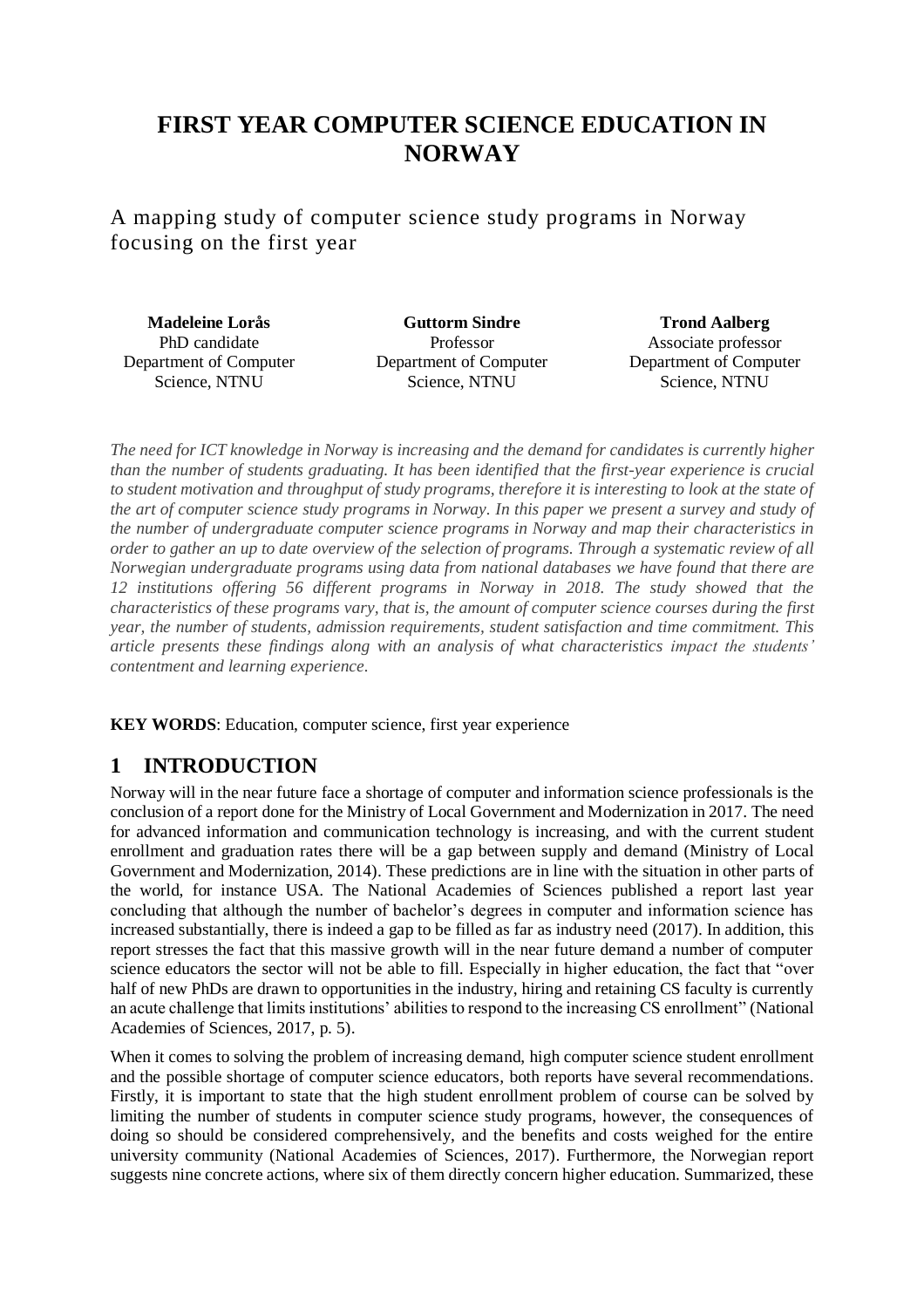actions are concerned with increasing the number of graduates by increasing throughput. In order to do so, the National Academies of Sciences recommends actions to support diversity and to facilitate an improved understanding of national undergraduate enrollment trends. Therefore, this study has aimed to provide an overview of what computer science programs exist in Norway today and how they are prepared to meet these demands. The research inquiry is as follows:

What characterizes the first year of computer science study programs in Norway?

- How are they designed?
- What impacts student contentment and learning experience?

# **2 DEFINITIONS AND BACKGROUND**

### **2.1 Defining computer science education**

In Norway the term information and communication technology, ICT, is used as an umbrella term for all things computing and computer technology. Regardless if the accurateness of this, or personal preference, it is in this case important to have a common understanding of the terms. For the purpose of this paper the term computer science is used consistently, with the understanding that the term includes what we in Norway call ICT: computing, informatics, information and computer technology.

When it comes to computer science education, the various universities and colleges have different ways to further define and divide their departments and study programs. In Norwegian higher education there are two major stakeholders who have an important role in computer science education; The Norwegian Universities and Colleges Admission Service (NUCAS) and the Norwegian Agency for Quality Assurance in Education (NOKUT) (NOKUT, 2018b; Samordna Opptak, 2018a). NUCAS handles all applications and admissions to public undergraduate education in Norway. All students wishing to study at any public university or college in Norway must go through their web portal, which means that NUCAS gathers data on grade point averages and student admission numbers. Furthermore, NOKUT is the organization who accredits the various study programs and is in charge of quality assurance across all higher education institutions in Norway, public as well as private. Part of the work with quality assurance is a national survey of all study programs called Studiebarometeret (NOKUT, 2018b). The survey asks for the students' perceptions of educational quality in their study programs and is sent out to 60 000 students each fall. In addition to the valuable data gathered by NUCAS and NOKUT, the way these organizations categorize the various study programs is important for the purpose of this paper. This will be described in detail in the methodology section.

### **2.2 The importance of the first year**

In order to meet future demands for computer science (hereby referred to as CS) it has been identified that increasing the number of CS graduates is essential. This means decreasing the drop-out rates and increasing throughput. Research by Vincent Tinto on student departure identifies the first-year experience as crucial for retention of students (Tinto, 1975). Tinto discusses student departure as several stages; separation (from a known home environment), transition (into a new social and physical structure) and incorporation (into a community and culture) and argues that the students' first year experience lays important groundwork, even though students may drop out later in their study (Tinto, 1988). An important part of this groundwork is related to what learning strategies and study skills the students develop during this time (Adams, Berzonsky, & Keating, 2006; Blickle Gerhard, 1996). Therefore, this study has chosen to focus on the first year for CS study programs, the admission process and students time commitment.

# **3 METHODS**

The purpose of this study was to survey and categorize all undergraduate computer science study programs in Norway, focusing on the first year. In the following sections the data collection process, inclusion criteria and method of analysis will be described further.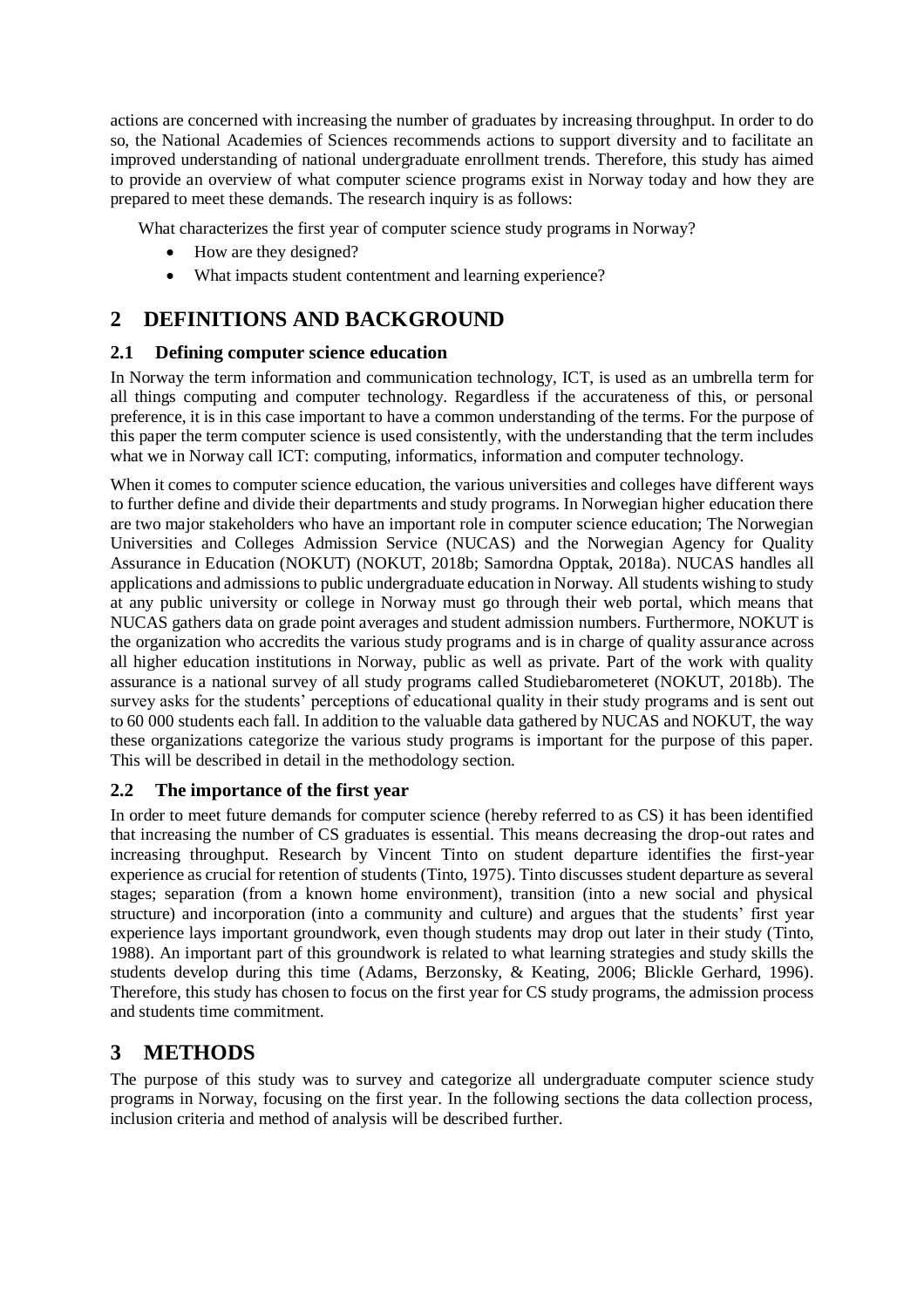#### **3.1 Data collection**

The first step in the data collection process was to make a list of all study programs within the aforementioned CS definition. For this, three approaches were taken. Firstly, a list of all the study programs within the NUCAS database was made. Secondly, this list was compared and reviewed according to the list of study programs from the NOKUT database. These two sources provided a list of 54 study programs. Additionally, a manual search was performed in both databases for the key words "informatics, computer science, computer technology and ICT". This provided two additional study programs to the list, making it a total of 56 study programs. A full list of these study programs along with selected variables can be found in Appendix A.

The next step of the data collection process was to combine the data from the two databases. This was done manually creating a spreadsheet with data on grade point averages (GPAs), admission requirements, student numbers, gender balance and survey data from Studiebarometeret.

The final step of data collection was to survey the first year of these study programs in order to categorize the various courses and their content. The researchers manually looked up each study program's web page and added the various courses to the spreadsheet. For each course the name and number of credits was documented, as well as a category indicating what kind of course it was. These categories are described in Table 1.

| Label | Category                | <b>Explanation</b>                                                                            |
|-------|-------------------------|-----------------------------------------------------------------------------------------------|
| P     | Programming course      | Courses about or involving a lot of programming.                                              |
|       | Computer science course | Courses about topics in computer science not revolved<br>around programming.                  |
| M     | Mathematics course      | Courses in mathematics.                                                                       |
| F     | Scientific philosophy   | Courses in scientific philosophy and/or ethics.                                               |
| A     | Miscellaneous           | Other courses. Including, but not limited to,<br>economics, physics, finance and engineering. |

*Table 1: Overview and explanation of the different course categorizations.* 

The basis for this categorization was the name of the course and the learning goals listed on the web page. This was done independently by two researchers. The two researchers reached an agreement level of 81%. The researches then discussed the various differences and agreed on the final categorization. Most of the disagreements were related to a systematic difference of opinion. For instance, whether a web development course was to be considered a programming course or a computer science course (the researchers concluded the former). A small number of discrepancies were due to errors in the data gathering process, copy/paste errors, which were easily corrected in this process.

In addition to this general survey, all the programming courses were further investigated to categorize what programming language was used. This assessment was based on the course website information about content and learning coals, as well as any available syllabuses. This process also revealed some discrepancies, where a course which was given category P in reality was a D. However, some descriptions did not reveal what language was used, still it was clear that it was a programming course. These instances were given the value missing (.).

### **3.2 Inclusion criteria**

Following the methodology of a general systematic review there is a need to identify some defined inclusion criteria (Booth, Sutton, & Papaioannou, 2016; Kitchenham, 2004). In order to exclude non-CS study programs, the researchers used the pre-defined categories "information technology and informatics" and "information and computer technology" in the NUCAS and NOKUT, respectively, to find study programs. In addition, all included study programs had to have 15 credits or more in programming or computer courses during the first year, with at least 7,5 credits per semester. Since the focus of this study was the first year, only bachelors programs and 5-year integrated masters programs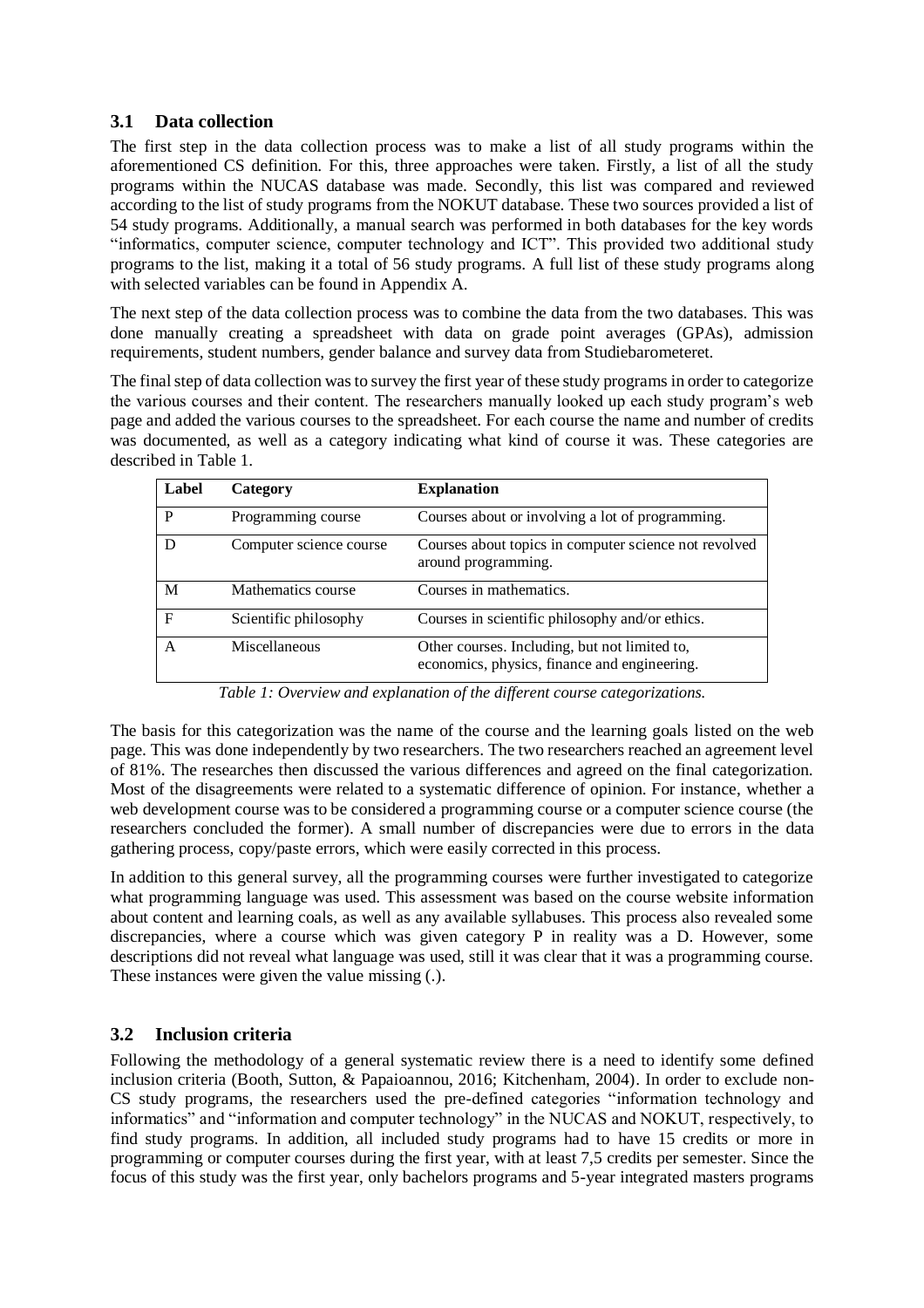were included. Additionally, study programs that were online, flexible or not full time were excluded because they are not comparable to on campus programs in this regard. Finally, in order to use data from Studiebarometeret, the study program had to have a sufficient amount of responses (defined by NOKUT). Although, six study programs did not have useable data in Studiebarometeret, they were still included in analysis which did not involve this data. In summary, the inclusion criteria and number of study programs was as follows:

- ICT study program  $(N= 86)$
- Full time, Not online or flexible  $(N=58)$
- Bachelor program or 5-year integrated master's program  $(N= 56)$
- 15 credits or more in programming or computer courses during the first year, with at least 7.5 credits per semester (N=56)
- *Has usable data from Studiebarometeret (N=50)*

## **3.3 Method of analysis**

The way the data was analyzed can be divided up into a descriptive and exploratory analysis. The descriptive analysis aimed to answer the research question concerning characteristics and design of CS study programs. Therefore, the analysis was focused on describing and summarizing the data, which in this case involved creating sorted lists identifying top and bottom study programs according to the different variables, as well as calculating averages. Furthermore, the exploratory results focused on identifying possible correlations between variables, and thus exploring what impacts student contentment and learning experience. Correlation in this study is defined as a "statistical relationship between two variables", and for calculating this Microsoft Excel was used to calculate the Pearson Product-Moment Correlation Coefficient (Ringdal, 2012, p. 321).

# **4 RESULTS**

The results of this study are both descriptive and exploratory. The descriptive results summarize and characterizes the various study programs, while the analytical/exploratory results try to identify some important correlations and relationships.

#### **4.1 Descriptive results**

The descriptive results summarize some important data about the various study programs. These results have been further divided up into four categories: the first-year composition, the student body, admission criteria and time commitment.

#### **4.1.1 First year composition**

The first-year composition category describes the academic content of the first year according to the variables *amount of CS-courses* and *programming language used*. This data gives a general overview of how much and what kind of CS each study program has included. The amount of CS courses in the first year varies from 100% to 25%. This variable is calculated by adding the number of credits categorized as programming courses (P) to computer science courses (D). The study programs with less CS, fills up the year with mathematics courses  $(N=33)$ , miscellaneous courses  $(N=28)$  and in some cases a scientific philosophy course  $(N=14)$ . Figure 1 gives the full summary of each study program and the categorization of courses.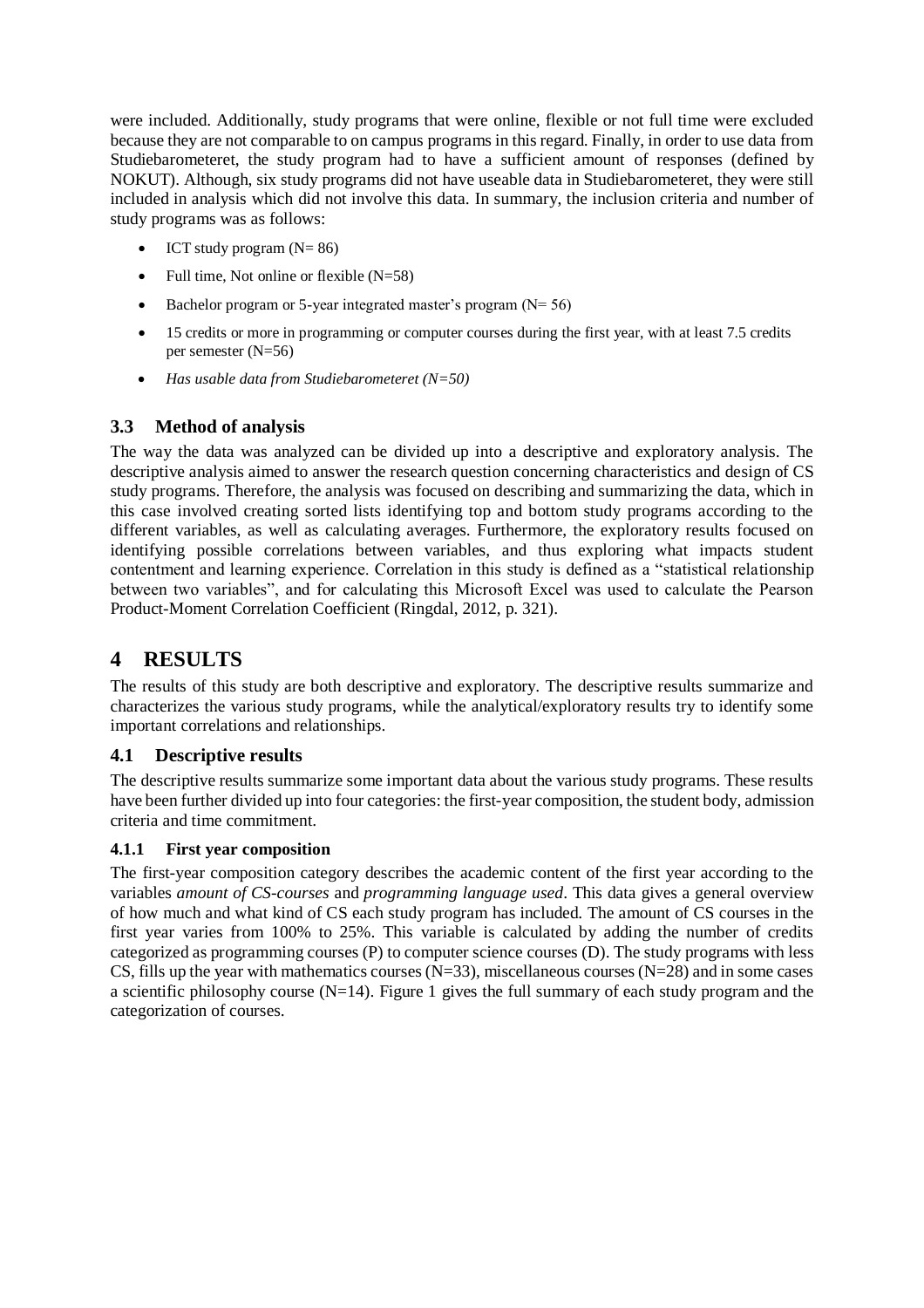# **First year composition**



*Figure 1: The composition of the first year of CS study programs in Norway, in alphabetical order.*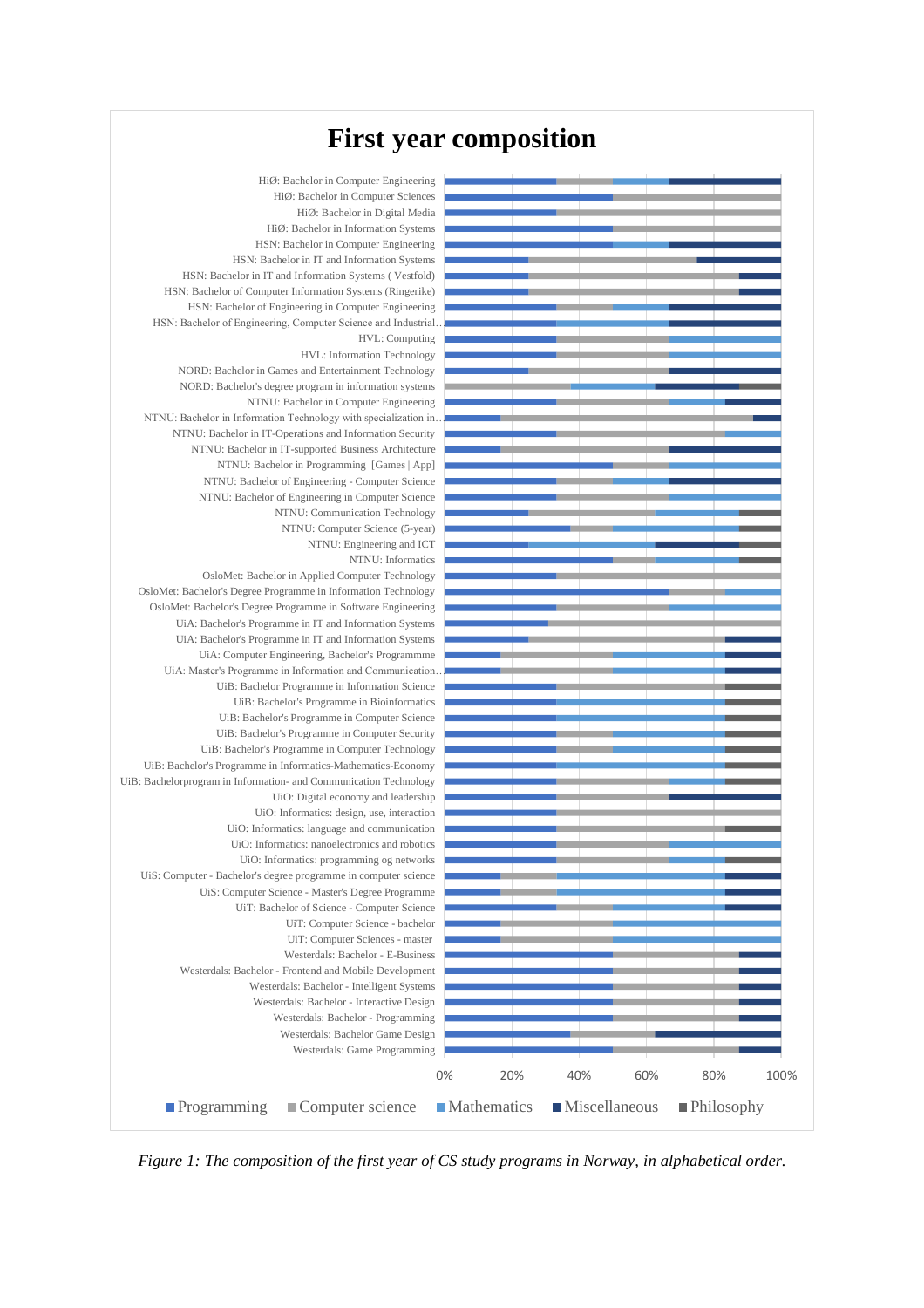When it comes to what programming language is used in the first year, this too varies. However, Java is by far the most popular programming language  $(N=48)$ , followed by web-based languages such as HTML, CSS and JavaScript (N=25) and Python (N=18). A full summary can be found in Table 2.

| <b>Fall semester</b>  |                | <b>Spring semester</b> |                | <b>Total</b>   |
|-----------------------|----------------|------------------------|----------------|----------------|
| Arduino               | $\Omega$       | Arduino                | $\overline{2}$ | $\overline{2}$ |
| $\mathcal{C}$         | 1              | $\mathcal{C}$          | $\Omega$       | 1              |
| C#                    | $\overline{2}$ | C#                     | $\overline{2}$ | $\overline{4}$ |
| $C++$                 | 3              | $C++$                  | 6              | 9              |
| HTML, CSS             | 9              | HTML, CSS              | 6              | 15             |
| HTML, CSS, JavaScript | $\overline{2}$ | HTML, CSS, JavaScript  | 1              | 3              |
| Java                  | 15             | Java                   | 33             | 48             |
| JavaScript            | 4              | JavaScript             | $\Omega$       | $\overline{4}$ |
| <b>MATLAB</b>         | 1              | <b>MATLAB</b>          | $\Omega$       | 1              |
| PHP, JavaScript       | $\Omega$       | PHP, JavaScript        | 3              | 3              |
| Python                | 9              | Python                 | $\overline{2}$ | 11             |
| Missing (no data)     | 8              | Missing (no data)      | 10             | 18             |

*Table 2: Overview of programming languages used in the first year.* 

## **4.1.2 Student body**

The student body category describes the composition of students according to the variables *number of students*, *gender balance*, and overall *satisfaction* with the study program. These numbers give a very general overview of the student population and their contentment.

The number of students in each study program and the corresponding gender balance is data gathered by Studiebarometeret via Database for Statistics on Higher Education. Overall, there are 8452 students enrolled in the included study programs. The number of students in each program vary from a total of 24 to 692, while the majority of programs have between 100 and 250 students. NTNU is the institution with the most CS study programs and also the most students in total with 2737 (32% of all CS students). Furthermore, the NTNU study programs Computer Science (engineering, 5-year) and Informatics (bachelor, 3-year) has the most students (N=692 and N=481 respectively), however they are not entirely comparable considering they are a different number of years. Nevertheless, the fact is that NTNU has more students than any of the other institutions as is evident in Table 3 below.

| <b>Institution</b> | Number of<br>students | % of all CS<br>students | CS programs    |
|--------------------|-----------------------|-------------------------|----------------|
| <b>NTNU</b>        | 2737                  | 32 %                    | 11             |
| <b>UiO</b>         | 811                   | 11 %                    | 5              |
| OsloMet            | 642                   | 9%                      | 3              |
| UiA                | 772                   | 11 %                    | 4              |
| UiB                | 686                   | 10 %                    | 7              |
| <b>HSN</b>         | 717                   | 10 %                    | 6              |
| HiØ                | 451                   | 6 %                     | 4              |
| <b>HVL</b>         | 290                   | 4 %                     | 2              |
| <b>NORD</b>        | 132                   | 2 %                     | $\overline{2}$ |
| UiT                | 354                   | 5 %                     | 3              |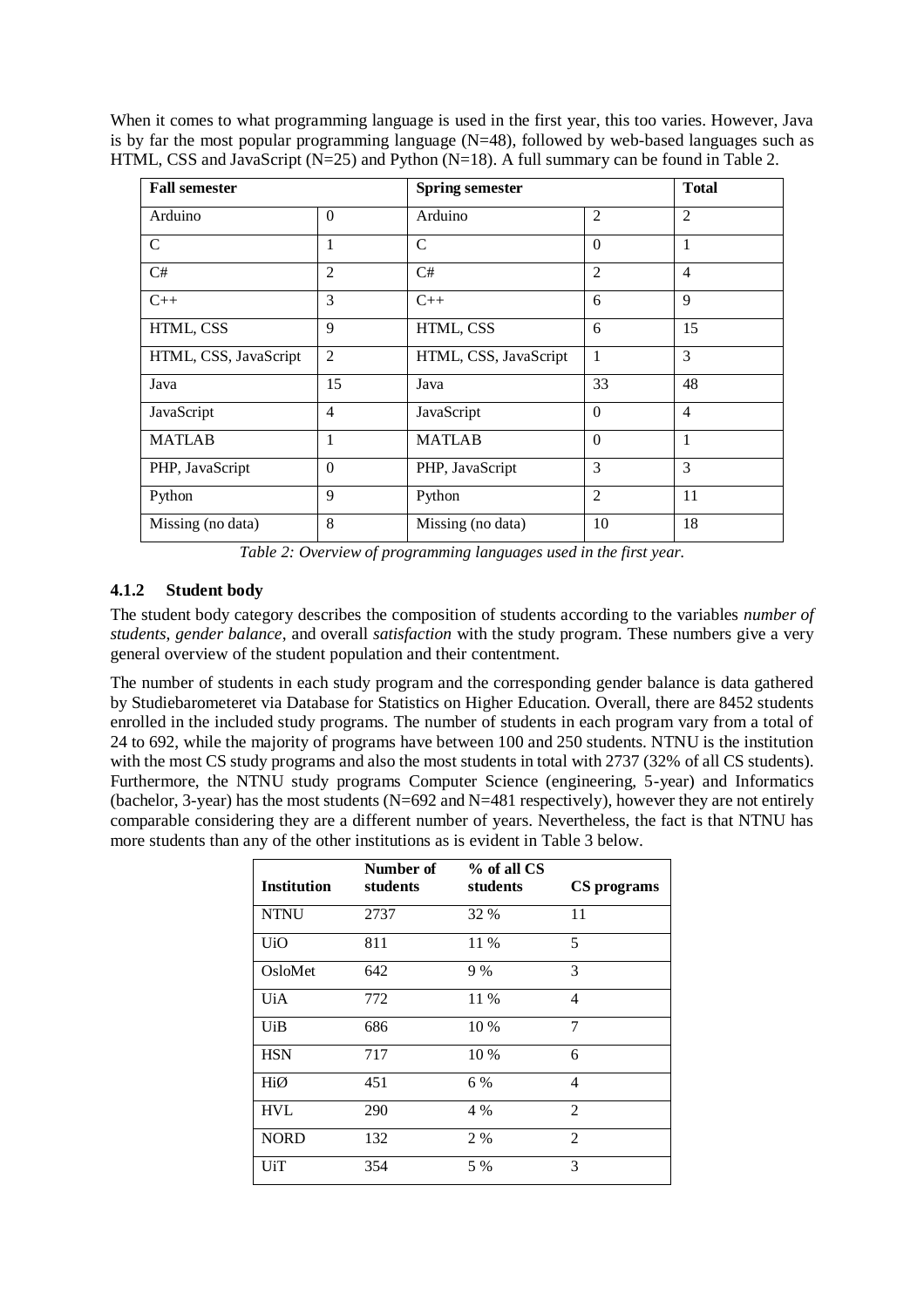| UiS        | 284 | %    |  |
|------------|-----|------|--|
| Westerdals | 576 | $\%$ |  |

*Table 3: Number of students at each institution. Note that one of UiOs programs started this fall, and therefore has 0 students in this statistic.* 

Gender balance in CS study programs is a much debated topic, and one that has gotten a lot of attention over the last decade. This study found that there are 1393 female students and 6910 male students enrolled in CS-programs in Norway. That gives a percentage of 17% in total, while the average percentage is 16%. The ten study programs with the highest female percentage is listed in Table 4.

| Program                                               | <b>Students</b> | Female | Male | % females |
|-------------------------------------------------------|-----------------|--------|------|-----------|
| UiB: Bachelor's Programme in Bioinformatics           | 24              | 15     | 9    | 63 %      |
| Westerdals: Bachelor - Interactive Design             | 89              | 48     | 41   | 54 %      |
| UiO: Informatics: design, use, interaction            | 302             | 128    | 174  | 42 %      |
| NTNU: Communication Technology                        | 229             | 90     | 139  | 39 %      |
| NTNU: Engineering and ICT                             | 257             | 87     | 170  | 34 %      |
| UiO: Informatics: language and communication          | 65              | 22     | 43   | 34 %      |
| UiB: Bachelor's Programme in Informatics-Mathematics- |                 |        |      |           |
| Economy                                               | 24              | 7      | 17   | 29 %      |
| HiØ: Bachelor in Digital Media                        | 53              | 14     | 39   | 26 %      |
| NTNU: Bachelor in IT-supported Business Architecture  | 183             | 45     | 138  | 25 %      |
| UiS: Computer Science - Master's Degree Programme     | 70              | 15     | 55   | 21 %      |

*Table 4: Top 10 study programs according to gender balance.*

In the national survey, Studiebarometeret, students are asked a number of questions about their experience as a student in the various study programs on a five-point Likert scale. The questions are grouped by different categories, hence creating an index. The categories are teaching, learning environment, organization, influence, inspiration, engagement, relevance, exams and expectations. In this study an average of these indexes was used to create a variable for overall satisfaction, which can be considered an indicator of student contentment. The satisfaction among students in CS programs vary from 2,13 to 4,13, with an overall average of 3,67. The scale is from 1-5, where 5 is the most satisfied. Table 5 below shows the top ten study programs according to satisfaction.

| Program                                                             | <b>Satisfaction</b> |
|---------------------------------------------------------------------|---------------------|
| UiT: Computer Sciences - master                                     | 4,13                |
| Westerdals: Bachelor - E-Business                                   | 4,08                |
| HiØ: Bachelor in Computer Sciences                                  | 4,00                |
| Westerdals: Bachelor - Intelligent Systems                          | 4,00                |
| Westerdals: Bachelor - Programming                                  | 3.99                |
| HiØ: Bachelor in Digital Media                                      | 3,97                |
| NTNU: Bachelor of Engineering in Computer Science                   | 3,96                |
| UiO: Informatics: programming and networks                          | 3.95                |
| UiO: Informatics: nanoelectronics and robotics                      | 3.94                |
| UiA: Master's Programme in Information and Communication Technology | 3,93                |

*Table 5: Top 10 study programs according to satisfaction.*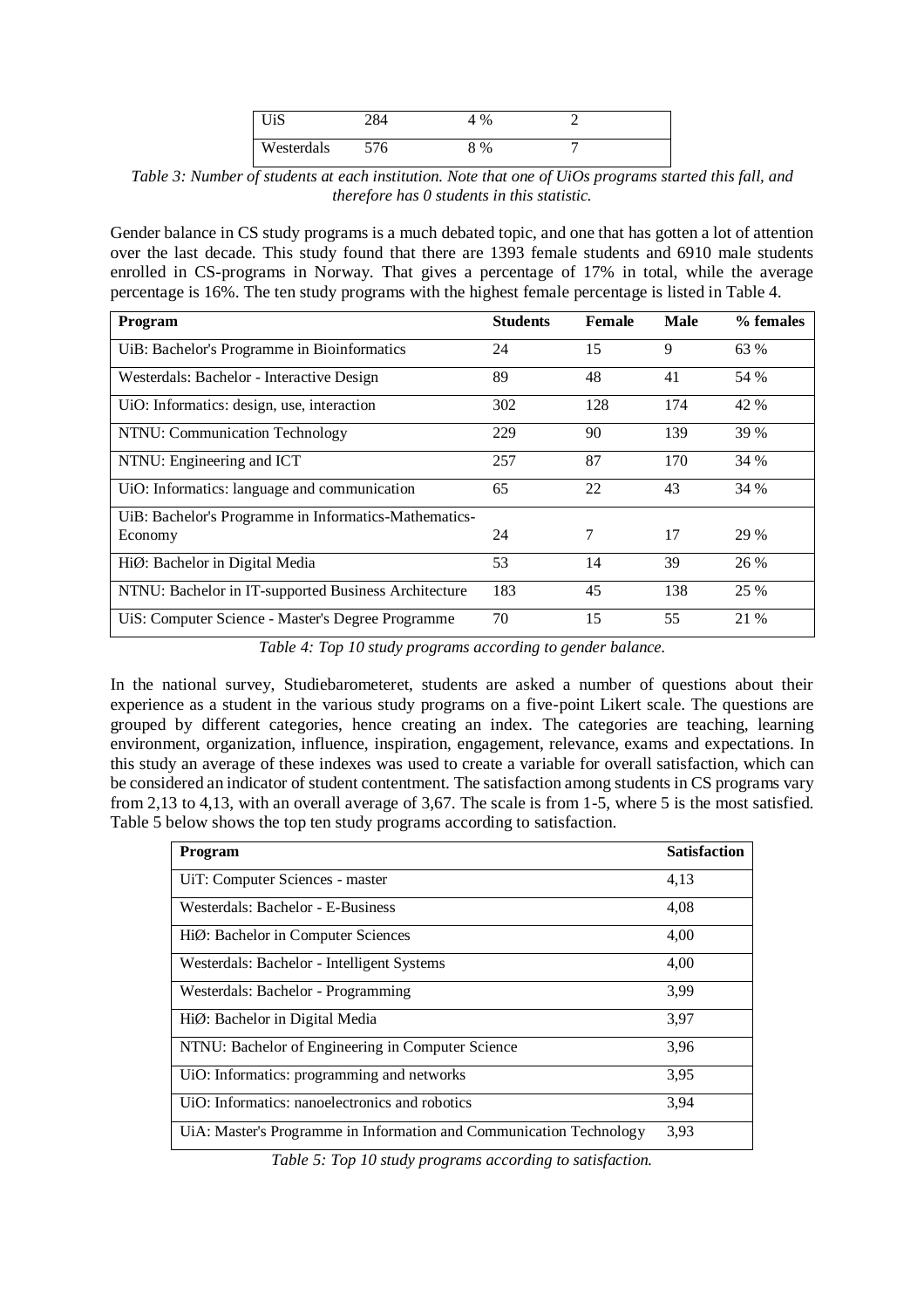#### **4.1.3 Admission criteria**

l

The admission criteria category describes the characteristics of the students enrolling in a study program according to the variables *grade point average (GPA)* and *admission requirements*. These variables can be used to indicate the popularity of a program, as well as the quality of the students enrolling.

As described in section 2.1, all students wishing to enroll in a public institution have to apply via NUCAS. In these cases, the only deciding variable for admission is the students' GPA from upper secondary school. GPA in NUCAS consists of both the students actual grade average and possibly some extra points given for certain subjects or accomplishments. For example, student can receive four extra points for taking science courses in upper secondary school, or they might get extra points for military service.

For enrollment in a private institution, local guidelines apply. In this study the only private institution is Westerdals Oslo ACT, and according to their admissions office they generally admit all qualified candidates. The remaining 55 study programs uses GPA to distinguish candidates, where the students with the highest grades, including possible extra points, will be admitted. In some cases, when the number of candidates is equal to or lower than the number of places in the program, all qualified applicants may be enrolled (these have been given the value 30). The NUCAS database publishes enrollment data for each year, including all the study programs and their corresponding lowest admitted GPA (Samordna Opptak, 2018b). Table 6 lists the top ten study programs in 2016 and 2017.

| Program                                        | <b>GPA 2016</b> | <b>GPA 2017</b> |
|------------------------------------------------|-----------------|-----------------|
| UiO: Digital economy and leadership            |                 | 62,1            |
| NTNU: Computer Science (5-year)                | 57,0            | 58,5            |
| NTNU: Communication Technology                 | 56,7            | 57,0            |
| NTNU: Engineering and ICT                      | 55,9            | 56,2            |
| NTNU: Bachelor in Computer Engineering         | 53,1            | 55,6            |
| NTNU: Informatics                              | 51,5            | 53,2            |
| UiB: Bachelor's Programme in Computer Science  | 48.9            | 53,1            |
| UiO: Informatics: nanoelectronics and robotics | 52,1            | 53,1            |
| UiO: Informatics: programming og networks      | 51,0            | 53,1            |
| UiO: Informatics: design, use, interaction     | 50,9            | 53,0            |

*Table 6: Top 10 study programs according to GPA in the regular admission<sup>1</sup> . Digital economy and leadership was created in 2017 and therefore has no data for 2016.*

In addition to GPA, some study programs will also have an admission requirement. Some study programs require students to take a certain amount of math and science courses in order to qualify for admission. Table 7 summarizes the results and explains the various requirements found in CS study programs.

| Requirement  | <b>Explanation</b>                                                             | Number of<br>CS programs |
|--------------|--------------------------------------------------------------------------------|--------------------------|
| <b>MATRS</b> | Math for natural sciences level 1 OR Math for social<br>sciences level $1 + 2$ | 19                       |
| <b>GENS</b>  | General admission, no special requirements                                     | 14                       |
| <b>HING</b>  | Math for natural sciences level 1 OR Math for social<br>sciences level $1 + 2$ | 13                       |

<sup>&</sup>lt;sup>1</sup> There is also a quota of first time applicants, which is also often used, but in this case, it is the regular admission. That means all qualified applicants compete.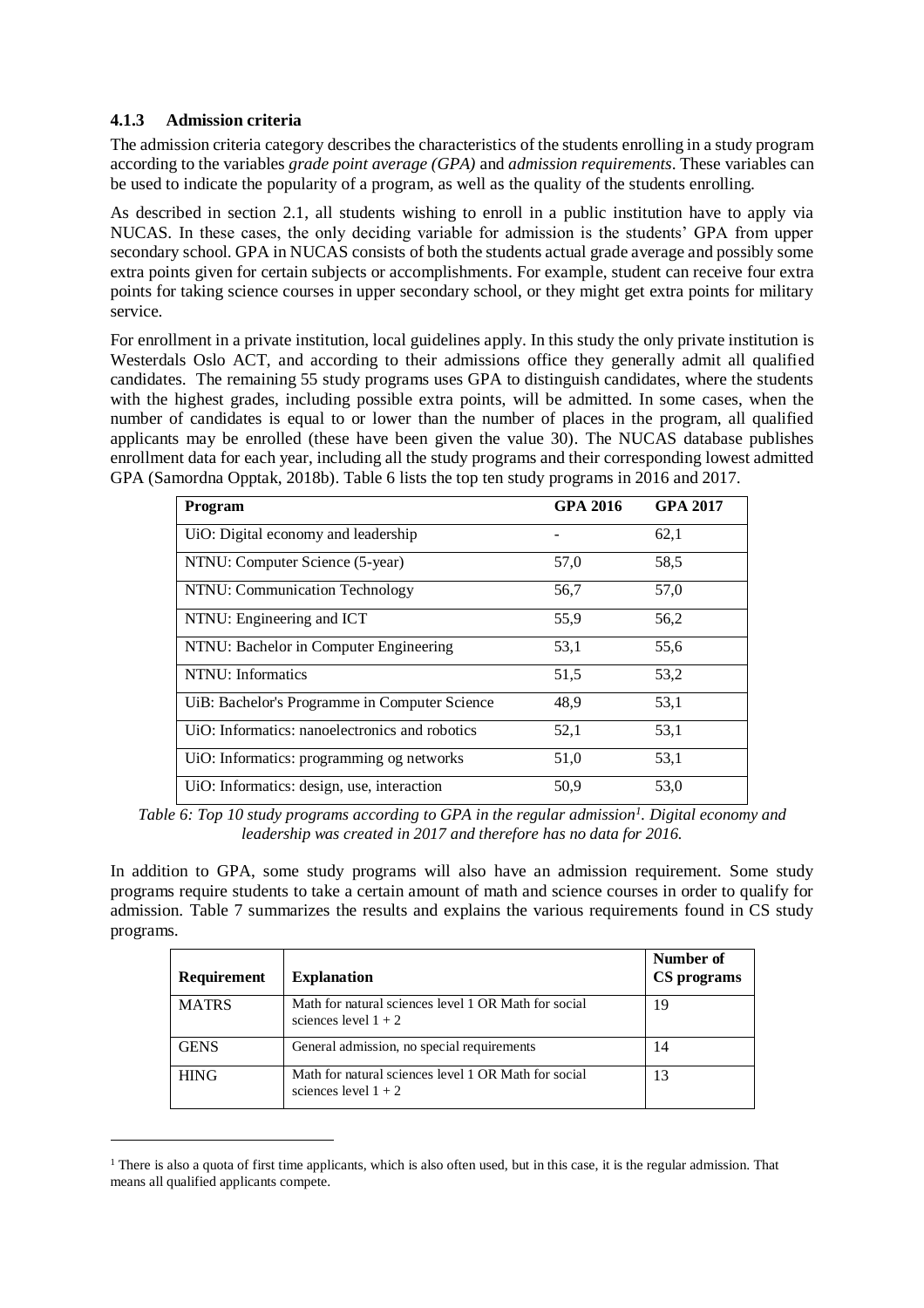|               | Physics level 1                                                                |                |
|---------------|--------------------------------------------------------------------------------|----------------|
| <b>REALFA</b> | Math for natural sciences level 1                                              | $\overline{4}$ |
|               | Math for natural sciences level 2 OR other science course<br>level 1           |                |
| ING4R2        | Math for natural sciences level 1 OR Math for social<br>sciences level $1 + 2$ | 3              |
|               | Math for natural sciences level 2 with grade minimum of 4                      |                |
|               | Physics level 1                                                                |                |
| <b>SIVING</b> | Math for natural sciences level 1 OR Math for social<br>sciences level $1 + 2$ | 3              |
|               | Math for natural sciences level 2                                              |                |
|               | Physics level 1                                                                |                |

*Table 7: Summary and explanation of the various requirements*

#### **4.1.4 Time commitment**

The time commitment category describes the time students spend studying according to the variables *organized teaching activities* and *self-study*. These numbers give an overview of the students' time commitment which is an interesting possible indicator of education quality.

The total amount of time students in CS study programs spend studying varies from 20 hours a week to 52, while the average is 35 hours which is the national average for all students in Norway (NOKUT, 2018a). This total time commitment variable is calculated from student reported time spent in organized education (lectures, labs, etc.) and time spent studying independently (reading, doing assignments, alone and in groups etc.). Table 8 shows the top 10 study programs according to time commitment.

| <b>Program</b>                                          | Organized<br>education | Self-study | Time<br>commitment |
|---------------------------------------------------------|------------------------|------------|--------------------|
| UiT: Computer Sciences - master                         | 10                     | 42         | 52                 |
| UiS: Computer Science - Master's Degree Programme       | 13                     | 31         | 44                 |
| UiA: Bachelor's Programme in IT and Information Systems | 18                     | 26         | 44                 |
| UiA: Bachelor's Programme in IT and Information Systems | 18                     | 26         | 44                 |
| HSN: Bachelor of Engineering in Computer Engineering    | 19                     | 25         | 44                 |
| UiT: Computer Science - bachelor                        | 5                      | 38         | 44                 |
| HiØ: Bachelor in Computer Sciences                      | 17                     | 26         | 43                 |
| Westerdals: Bachelor - Programming                      | 19                     | 22         | 41                 |
| UiO: Informatics: nanoelectronics and robotics          | 17                     | 23         | 40                 |
| Westerdals: Bachelor - E-Business                       | 22                     | 18         | 40                 |

*Table 8: Top 10 study programs according to time commitment*

### **4.2 Exploratory results**

In addition to these descriptive results the researchers were interested in investigating possible correlations between these variables. Especially, what had the most impact on time commitment and overall satisfaction. Therefore, a correlation analysis was done comparing the various variables described above with time commitment and satisfaction. The results of this correlation analysis are shown in Table 9.

| <b>Variable</b> | Correlation     |                     |  |
|-----------------|-----------------|---------------------|--|
|                 | Time commitment | <b>Satisfaction</b> |  |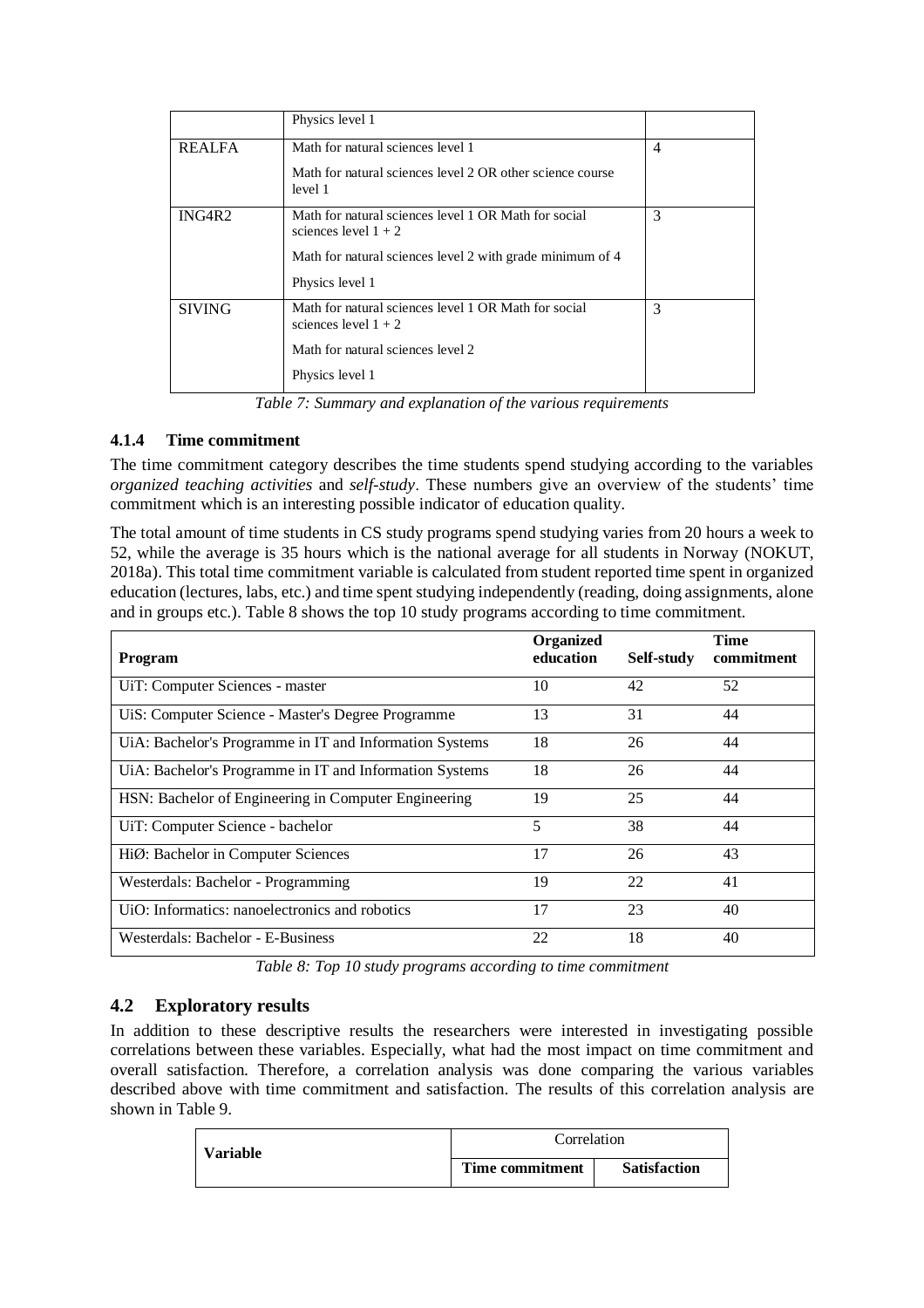| Number of students                              | 0,19    | 0,12    |
|-------------------------------------------------|---------|---------|
| Number of females                               | 0,09    | 0,07    |
| Number of males                                 | 0,21    | 0.13    |
| <b>GPA</b>                                      | 0,24    | 0,04    |
| Has math requirement                            | 0,09    | $-0,23$ |
| Has natural science level 2 math<br>requirement | 0.26    | $-0.05$ |
| Has math and science requirement                | 0,14    | $-0.11$ |
| Amount CS in first year                         | $-0.02$ | 0,11    |

*Table 9: Results of correlation analysis.* 

# **5 DISCUSSION**

In the following section the results presented above will be discussed further following the same categorization. This discussion includes both descriptive and exploratory results, as well as reliability and validity considerations.

## **5.1 First year composition**

As showed in Figure 1 the design of the first year CS study programs vary considerably. Notably, there seems to be no correlation between the amount of CS courses and time commitment or satisfaction. One might assume that students pursuing a degree in computer science would be more satisfied with a study program with a high CS content, however, these results indicate otherwise. On the other side, all included study programs have CS courses in both semesters. Subsequently, the categorization process might not reflect the full content of these courses. The quality of the course websites varied considerably, and it is possible they were not up to date.

When it comes to programming languages taught in the first year it is not surprising that Java is the most popular programming language. However, it is interesting that Java is most common in the second semester. Additionally, that web-based languages are equally popular in the first semester. The debate about what programming language is the best to start out with is ongoing, and this study does not aim to settle this debate. Nevertheless, these findings can provide an interesting base for further research on the topic.

# **5.2 Student body**

The results on the topic of number of students and number of CS study programs vary considerably, therefore it is impossible to draw any conclusions as to what characterizes CS study programs in Norway accordingly. However, the numbers do reflect the changes the higher education reform implemented over the last four years (Kunnskapsdepartementet, 2015). Several institutions have merged which has changed the dynamics in Norwegian higher education. In the case of CS education, NTNU and HSN (now USN) has been the most impacted, as is evident from the number of study programs.

On the topic of gender balance the graphs have been pointing slightly upwards over the last couple of years, at least according to numbers from NTNU (DBH, 2018). However, a total average of 17% female students is not high enough. Especially considering that recruiting more female candidates is the best source to increasing CS enrollment. An interesting observation from the results of this study is that two of the three top study programs all include design of some sort, while the two bottom study programs are both related to game programming (Westerdals: Game Programming, 1,9%, and NTNU: Bachelor in Programming [Games | App], 5,2 %). These results seem to confirm that certain stereotypes and possible misconceptions are indeed present in the student population. However, more research into this topic is needed before any conclusions can be made.

When it comes to student satisfaction the overall average of 3,68 indicates that students in CS study programs in Norway are generally very content. While contentment is a subjective interpretation of the students' experience, this is still a variable that can be used in study quality assurance work. Considering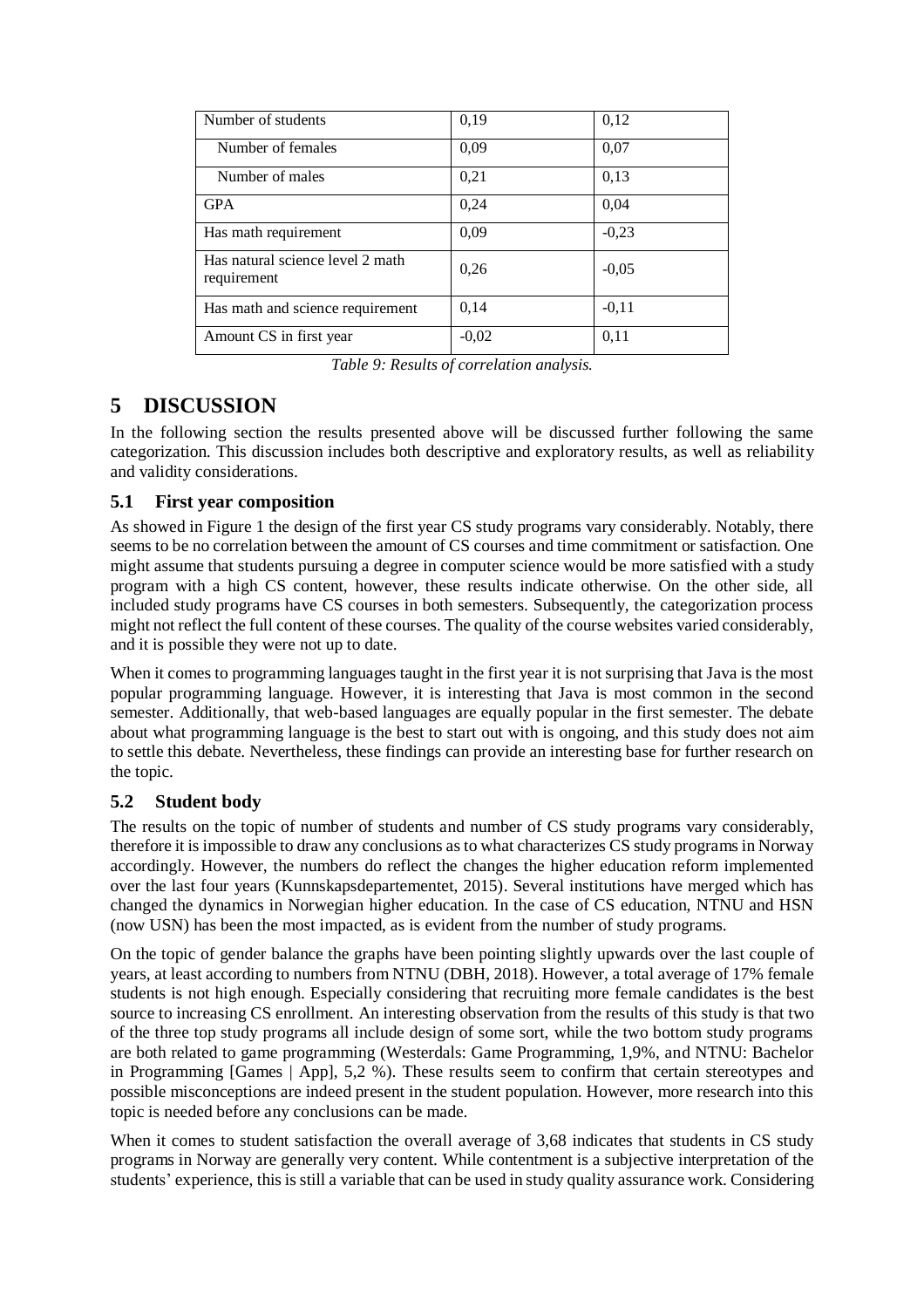the results from the correlation analysis it is interesting to determine that not one factor, out of these variables, seem to have any considerable impact on student satisfaction. The highest correlation is the math requirement with -0.23, which is difficult to interpret and needs more research. The math requirements may result in enrolled students that are more dedicated or more hard working, which in turn may lead to increased student satisfaction. On the other side, the unit of analysis in this case was the study program, and it might be more interesting to investigate at the individual student. Therefore, the researchers plan on continuing the work with this by examining individual student data from Studiebarometeret.

### **5.3 Admission criteria**

The GPA variable along with the number of applicants is often used as a measure of popularity and prestige by the institutions. In addition, this number can give some indication of the quality of students enrolled. The study programs with higher GPA are enrolling students who performed well in upper secondary school, which would seem to indicate "good students" in higher education. However, the correlation analysis done in this study only produces a value of 0,24 between time commitment and GPA, which can indicate otherwise. That is, if one considers time commitment as an indicator for quality of the student. In this case, the high performing students in upper secondary school can be spending less time studying in higher education because they have a good knowledge base to build on. However, the correlation indicates that GPA has a positive impact on time commitment. Looking at GPA in higher education would perhaps be a better indicator, unfortunately these numbers were not available in the data used in this study. On the other side, grades in higher education are more difficult to compare considering there are no national exams or such, as there is in upper secondary education.

Considering the admission requirements for CS study program they can be divided up into various levels of math requirements. Only 14 study programs do not require any math, which additionally do not have any requirements at all. Consecutively there was 23 study programs with no math courses in the first year, however they might include math later in the program. The remainder of study programs require some level of math, and in some cases also some type of science course. In this regard it is striking that no study programs have CS as a prerequisite, however, four study programs do have it as a possibility (REALFA). When it comes to the impact of these requirements on time commitment and satisfaction, the only notable correlation is the math for natural sciences level 2 requirement on time commitment which is 0,26.

### **5.4 Time commitment**

Time commitment in CS study programs on average is within the norm for Norwegian students, however compared to a traditional work-week in Norway it is a bit low. Notably, for a large majority of study programs students spend more time on self-study than in organized teaching activities  $(N=43)$ . The findings of this study do not reflect the reason for this, or what kind of activities the students are doing, but considering the number of students in CS study programs is increasing this might be an increasing number in the future. Nonetheless, it is important to consider that these numbers are an average of all student responses, and there are likely individual differences here. Furthermore, it is important to consider that these numbers are self-reported by the students themselves. Therefore, they may not be entirely accurate. Some students may be understating their time commitment; however, some may overstate.

For the purpose of educational research, time commitment can be an interesting variable to use as an indicator for the quality of a student or a study program. Compared to GPA, which is an obvious alternative, time commitment can be more relevant for comparison between institutions and countries. Additionally, time commitment has in some cases been found to be a good predictor for academic performance, however, there are also studies suggesting the contrary (Nonis & Hudson, 2006; Plant, Ericsson, Hill, & Asberg, 2005; Schuman, Walsh, Olson, & Etheridge, 1985). Nonetheless, time commitment is an interesting variable to further investigate, and the authors of this paper plan on doing more research on the topic in the future.

### **5.5 Exploratory results**

The correlation analysis of the different variables for the most part resulted in few significant results. However, the lack of correlation is also interesting because they can contradict common assumptions.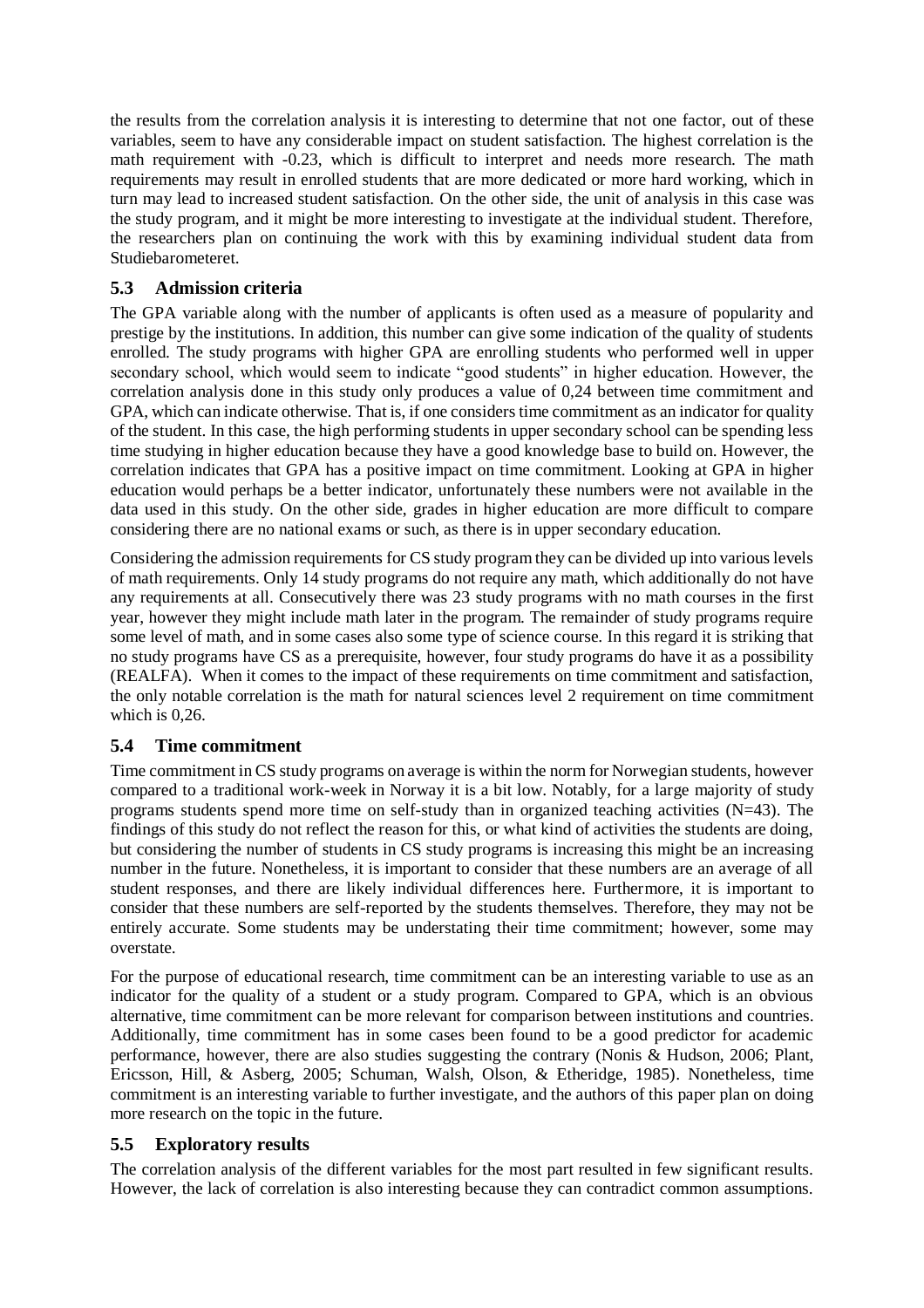In this case, the lack of correlation between student satisfaction and number of students (both genders) is interesting because smaller classes of student are commonly assumed to create a better class environment.

# **6 CONCLUSIONS**

This study has through a systematic review of Norwegian CS study programs attempted to identify some characteristics and important factors that impact student contentment and learning experiences. The study has found that Norwegian CS study programs vary in number of students, admission requirements, student satisfaction and time commitment. Concurrently, the gender unbalance is a consistent across all programs, and we found that there are similarities as to how the first year is designed. Further research is needed to deepen the understanding of what affects the students' contentment and time commitment. For example, additional research using individual data should be conducted. This research should focus on gender unbalance, factors impacting student satisfaction and further exploration of time commitment as an indicator for study quality. Additionally, there are variables not included in this study that could also be interesting to investigate, such as degree of completion and performance in the job marked.

# **7 REFERENCES**

- Adams, G. R., Berzonsky, M. D., & Keating, L. (2006). Psychosocial Resources in First-Year University Students: The Role of Identity Processes and Social Relationships. *Journal of Youth and Adolescence*, *35*(1), 78–88. https://doi.org/10.1007/s10964-005-9019-0
- Blickle Gerhard. (1996). Personality traits, learning stratigies, and performance. *European Journal of Personality*, *10*(5), 337–352. https://doi.org/10.1002/(SICI)1099- 0984(199612)10:5<337::AID-PER258>3.0.CO;2-7
- Booth, A., Sutton, A., & Papaioannou, D. (2016). *Systematic Approaches to a Successful Literature Review*. SAGE.
- DBH. (2018, April 11). Registrerte studenter IE-fakultetet kvinner. Retrieved April 11, 2018, from http://dbh.nsd.uib.no/statistikk/rapport.action?visningId=125&visKode=false&columns=arstal l&index=1&formel=232&hier=insttype!9!instkode!9!fakkode!9!ufakkode!9!progkode&sti=& param=arstall%3D2018!8!2017!8!2016!8!2015!8!2014!8!2013!8!2012!8!2011!9!semester%3 D3!9!dep\_id%3D1!9!kategori%3DS
- Kitchenham, B. (2004). *Procedures for Performing Systematic Reviews* (Joint Technical Report). Keele, UK: Keele University.
- Kunnskapsdepartementet. (2015). *Meld. St. 18 (2014-2015)* (Stortingsmelding). Retrieved from https://www.regjeringen.no/no/dokumenter/meld.-st.-18-2014-2015/id2402377/
- Ministry of Local Government and Modernization. (2014). *Dimensjonering av avansert IKTkompetanse* (Report). Retrieved from https://www.regjeringen.no/no/dokumenter/Dimensjonering-av-avansert-IKTkompetanse/id762445/
- National Academies of Sciences, E. (2017). *Assessing and Responding to the Growth of Computer Science Undergraduate Enrollments*. https://doi.org/10.17226/24926
- NOKUT. (2018a). *Studiebarometeret 2017: Tidsbruk på faglige aktiviteter og betalt arbeid*.
- NOKUT. (2018b, February). Studiebarometeret. Retrieved April 6, 2018, from http://www.studiebarometeret.no/en/
- Nonis, S. A., & Hudson, G. I. (2006). Academic Performance of College Students: Influence of Time Spent Studying and Working. *Journal of Education for Business*, *81*(3), 151–159. https://doi.org/10.3200/JOEB.81.3.151-159
- Plant, E. A., Ericsson, K. A., Hill, L., & Asberg, K. (2005). Why study time does not predict grade point average across college students: Implications of deliberate practice for academic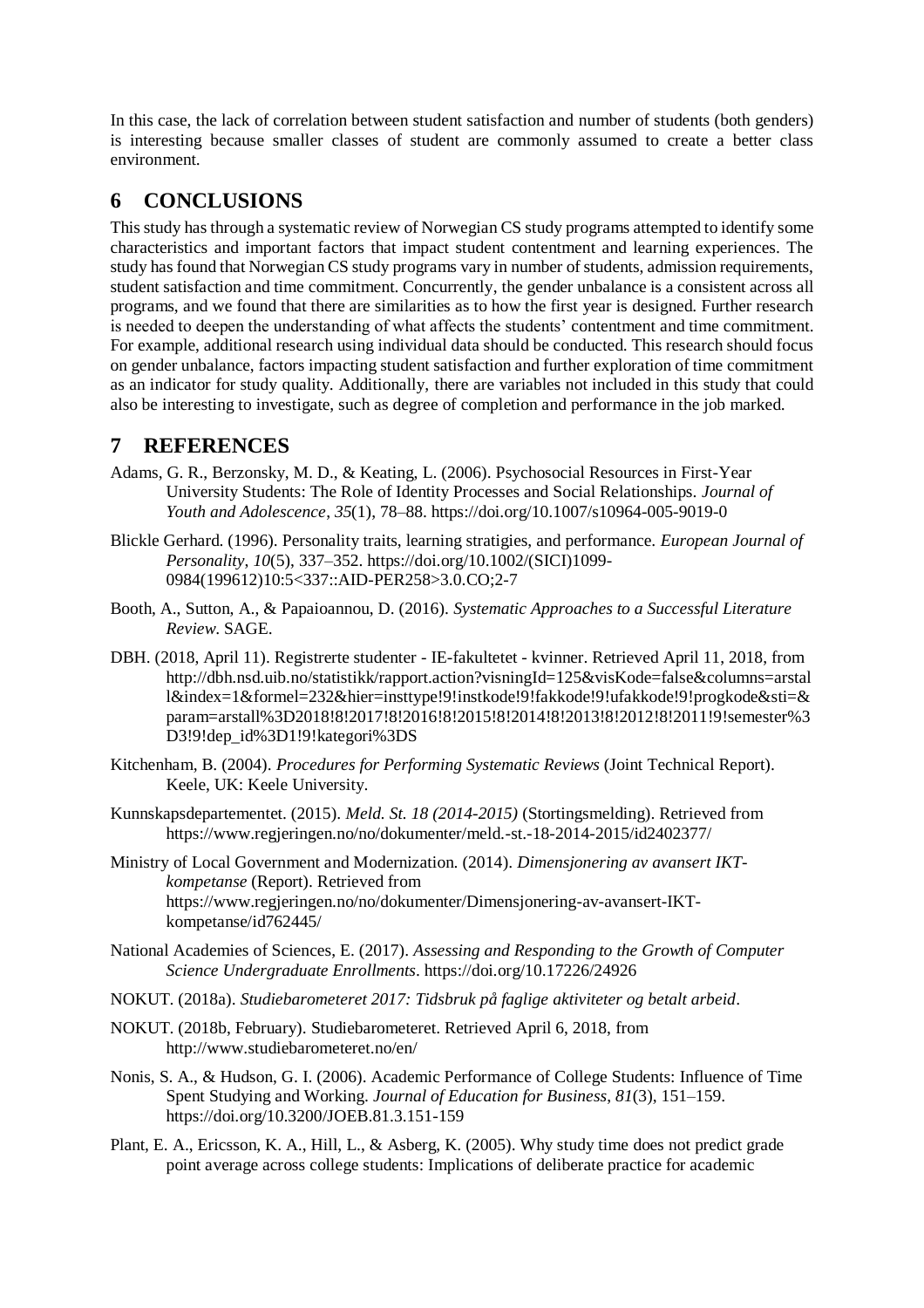performance. *Contemporary Educational Psychology*, *30*(1), 96–116. https://doi.org/10.1016/j.cedpsych.2004.06.001

- Ringdal, K. (2012). *Enhet og mangfold (Samfunnsvitenskapelig forskning og kvantitativ metode)* (3rd ed.). Bergen: Fagbokforlaget. Retrieved from http://www.fagbokforlaget.no/Enhet-ogmangfold3/I9788245013283
- Samordna Opptak. (2018a, March 19). Samordna opptak. Retrieved March 19, 2018, from http://www.samordnaopptak.no/info/index.html
- Samordna Opptak. (2018b, April 11). Poenggrenser Samordna opptak. Retrieved April 11, 2018, from http://www.samordnaopptak.no/info/opptak/poenggrenser/index.html
- Schuman, H., Walsh, E., Olson, C., & Etheridge, B. (1985). Effort and Reward: The Assumption That College Grades are Affected by Quantity of Study. *Social Forces*, *63*(4), 945–966. https://doi.org/10.2307/2578600
- Tinto, V. (1975). Dropout from Higher Education: A Theoretical Synthesis of Recent Research. *Review of Educational Research*, *45*(1), 89–125. https://doi.org/10.3102/00346543045001089
- Tinto, V. (1988). Stages of Student Departure: Reflections on the Longitudinal Character of Student Leaving. *The Journal of Higher Education*, *59*(4), 438–455. https://doi.org/10.1080/00221546.1988.11780199

# **APPENDIX A**

| Program                                                                                    | <b>CS</b>                  | <b>NoS</b>            | $\%$ F                       | S            | T                  | <b>GPA</b>                    |
|--------------------------------------------------------------------------------------------|----------------------------|-----------------------|------------------------------|--------------|--------------------|-------------------------------|
| Institution abbreviation: English name of study program                                    | Amount CS<br>in first year | Number of<br>students | Amount<br>female<br>students | Satisfaction | Time<br>commitment | Admission<br>GPA for<br>2017* |
| HiØ: Bachelor in Computer Engineering                                                      | 50 %                       | 125                   | 7 %                          | 3.68         | 39                 | 30                            |
| HiØ: Bachelor in Computer Sciences                                                         | 100 %                      | 144                   | 11 %                         | 4,01         | 43                 | 30                            |
| HiØ: Bachelor in Digital Media                                                             | 100 %                      | 53                    | 26 %                         | 3,98         | 33                 | 30                            |
| HiØ: Bachelor in Information Systems                                                       | 100 %                      | 129                   | 12 %                         | 3,70         | 37                 | 42,8                          |
| HSN: Bachelor in Computer Engineering                                                      | 50 %                       | 129                   | 12 %                         | 3,70         | 33                 | 30                            |
| HSN: Bachelor in IT and Information Systems                                                | 75 %                       | 125                   | 10 %                         | 2,84         | 32                 | 38,8                          |
| HSN: Bachelor in IT and Information Systems<br>(Vestfold)                                  | 88 %                       | 121                   | 16 %                         | 3,79         | 25                 | 43,7                          |
| HSN: Bachelor of Computer Information Systems<br>(Ringerike)                               | 88 %                       | 117                   | 12 %                         | 3,32         | 32                 | 37                            |
| HSN: Bachelor of Engineering in Computer<br>Engineering                                    | 50 %                       | 96                    | 7 %                          | 3,85         | 44                 | 30                            |
| HSN: Bachelor of Engineering, Computer Science<br>and Industrial Automation                | 33 %                       | 129                   | 7 %                          | 3,63         | 40                 | 30                            |
| HVL: Computing                                                                             | 67 %                       | 194                   | 12 %                         | 3,49         | 39                 | 48,8                          |
| HVL: Information Technology                                                                | 67 %                       | 96                    | 14 %                         | 3,73         | 32                 | 46,8                          |
| NORD: Bachelor in Games and Entertainment<br>Technology                                    | 67 %                       | 88                    | 15 %                         | 0,00         |                    | 41,9                          |
| NORD: Bachelor's degree program in information<br>systems                                  | 38 %                       | 44                    | 11 %                         | 2,52         | 32                 | 30                            |
| NTNU: Bachelor in Computer Engineering                                                     | 67 %                       | 232                   | 13 %                         | 3,68         | 36                 | 55,6                          |
| NTNU: Bachelor in Information Technology with<br>specialization in Network administration. | 92 %                       | 132                   | 10 %                         | 3,78         | 30                 | 50,2                          |
| NTNU: Bachelor in IT-Operations and Information<br>Security                                | 83 %                       | 147                   | 12 %                         | 3,54         | 38                 | 44,2                          |
| NTNU: Bachelor in IT-supported Business<br>Architecture                                    | 67 %                       | 183                   | 25 %                         | 3,37         | 35                 | 49                            |
| NTNU: Bachelor in Programming [Games   App]                                                | 67 %                       | 96                    | 5 %                          | 3,74         | 37                 | 45,3                          |
| NTNU: Bachelor of Engineering - Computer Science                                           | 50 %                       | 148                   | 5 %                          | 3,41         | 24                 | 43,3                          |